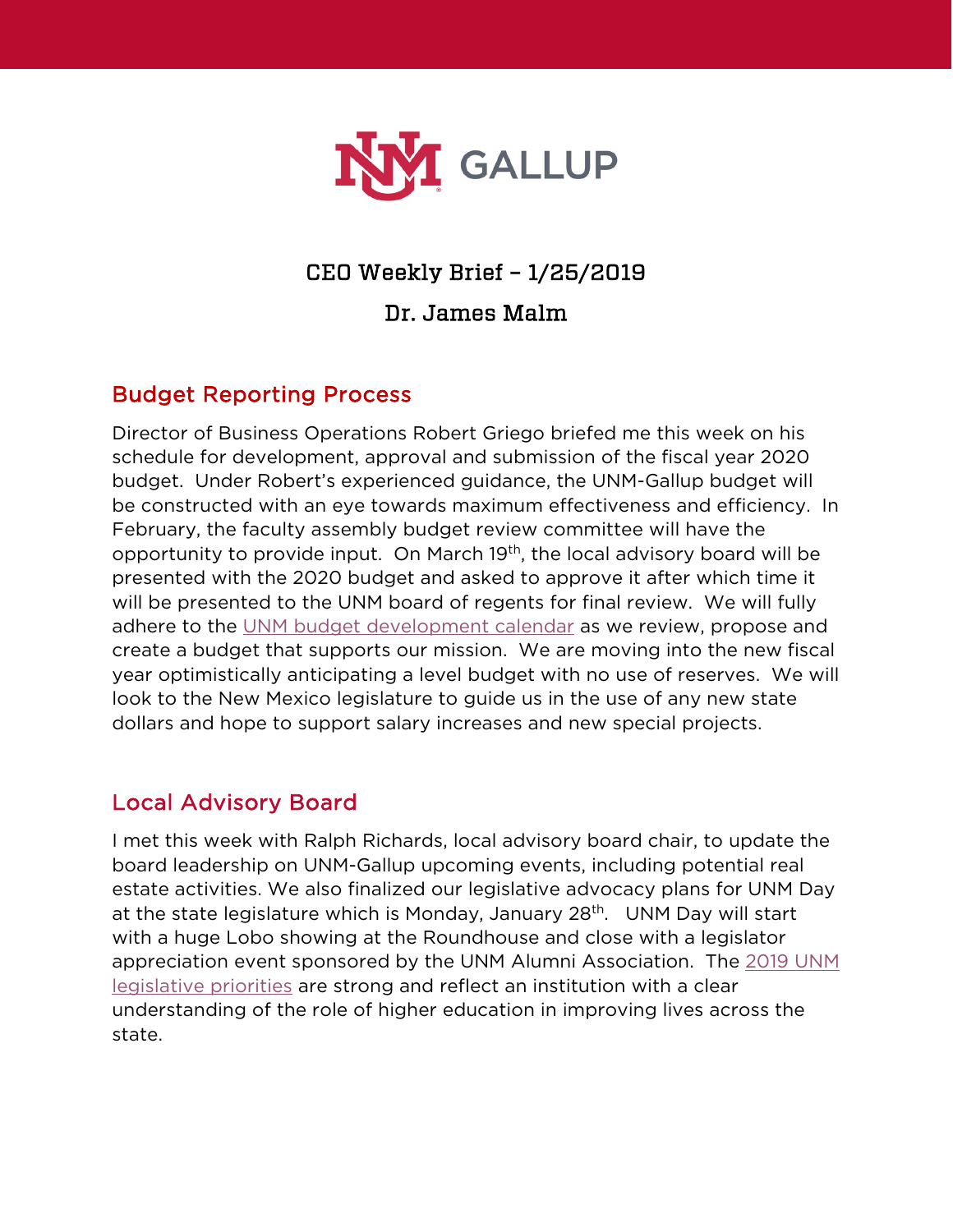

*2019 UNM Day programs represented*

#### Small Business Development Center

The UNM-Gallup Small Business Development Center participated in last Friday's Rainforest "Meet the Mentor" presentation which featured UNM-Gallup alumni Sandra Begay. The [STC.UNM and Innovation Academy seminar](https://stc.unm.edu/events/category/university-center/)  [series](https://stc.unm.edu/events/category/university-center/) is geared toward entrepreneurship training and is open to the general community. There is also a certificate program attached to the seminar series which is available to students. I also was able to help Cyndi advance the current search for a small business advisor which will increase her capacity to provide business assistance services. Visit the [UNM Jobs website](https://unm.csod.com/ats/careersite/search.aspx?site=13&c=unm) for specifics and application instructions.

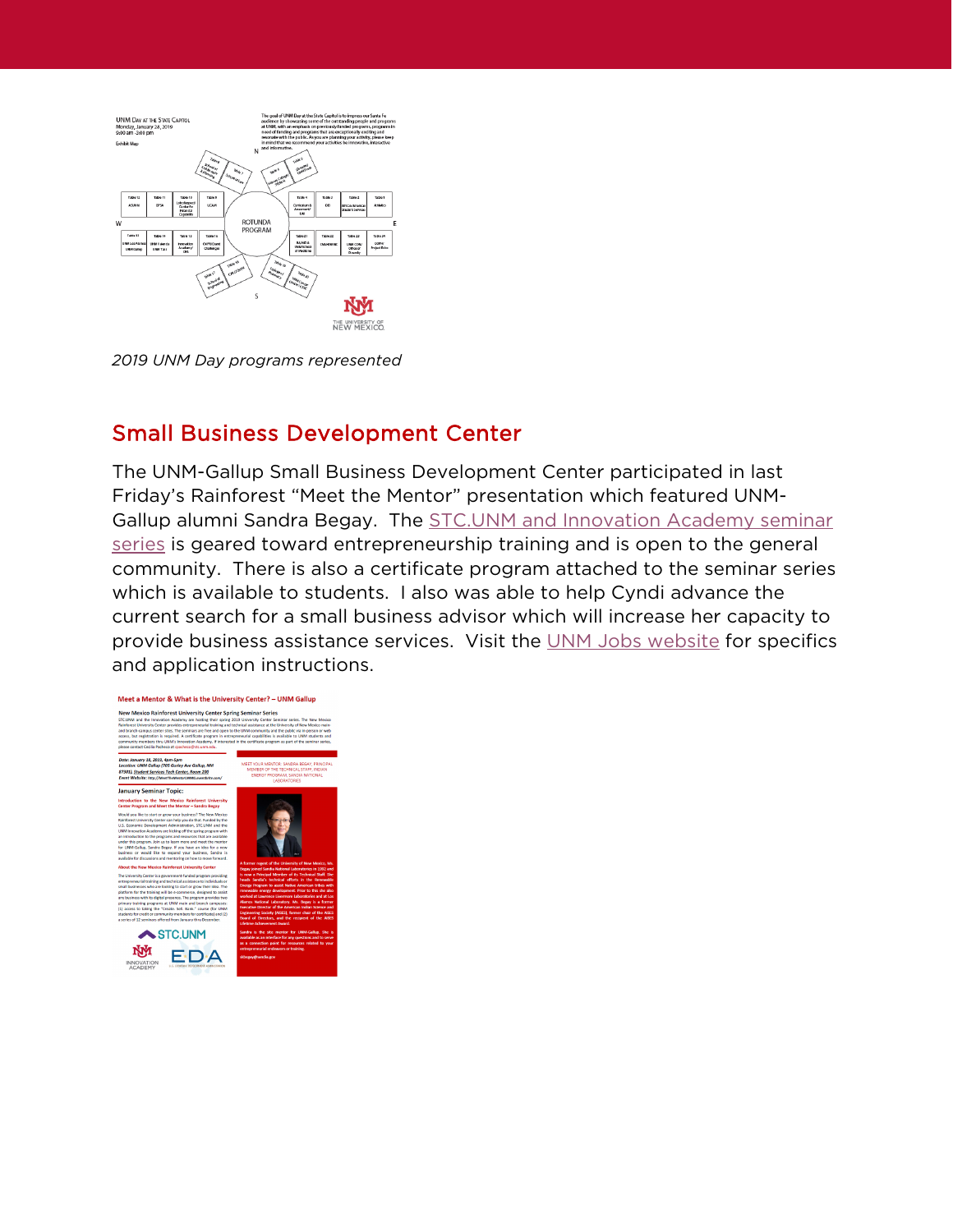# University Real Estate

It was my privilege to host Thomas M. Neale, director of [UNM real estate,](http://realestate.unm.edu/) on the campus this week to discuss ongoing and evolving UNM-Gallup real estate activities. I appreciate his expertise and good counsel as we investigate possibilities for community partnerships and campus growth.



#### Enrollment Management

Director of Student Affairs Jayme McMahon and I met this week to discuss an outline for the FY 2020 strategic enrollment plan. While still in draft form, this plan will provide direction as to how we can coordinate campus efforts to align our mission, vision and values with student and market needs. This will require quite a bit of complex research and coordinated efforts from all segments of our campus and community. Jayme notes, "Strategic enrollment planning is a complicated process that will require collaborative efforts across the campus, but it is a process that is critical to our ability to continue serving students and our community."

An important part of any strategic enrollment plan is a strong understanding of our student demographics. The UNM Office of Institutional Analytics maintains an active institutional fact book which provides data on our campus across a number of different statistical points. Please refer to the [2018 fact](https://oia.unm.edu/facts-and-figures/oer-fall-2018.pdf)  [book](https://oia.unm.edu/facts-and-figures/oer-fall-2018.pdf) for the most recent demographic markers for UNM-Gallup.

# Branch CEO Meeting

The branch campus CEO's had the chance to meet this week with Interim Provost Rich Wood and Interim Senior Vice-Provost for Academic Affairs Barbara Rodriguez. On the agenda were open discussions about:

- 2019 legislative priorities
- First right of refusal on select baccalaureate completion and graduate degree programs
- Enrollment updates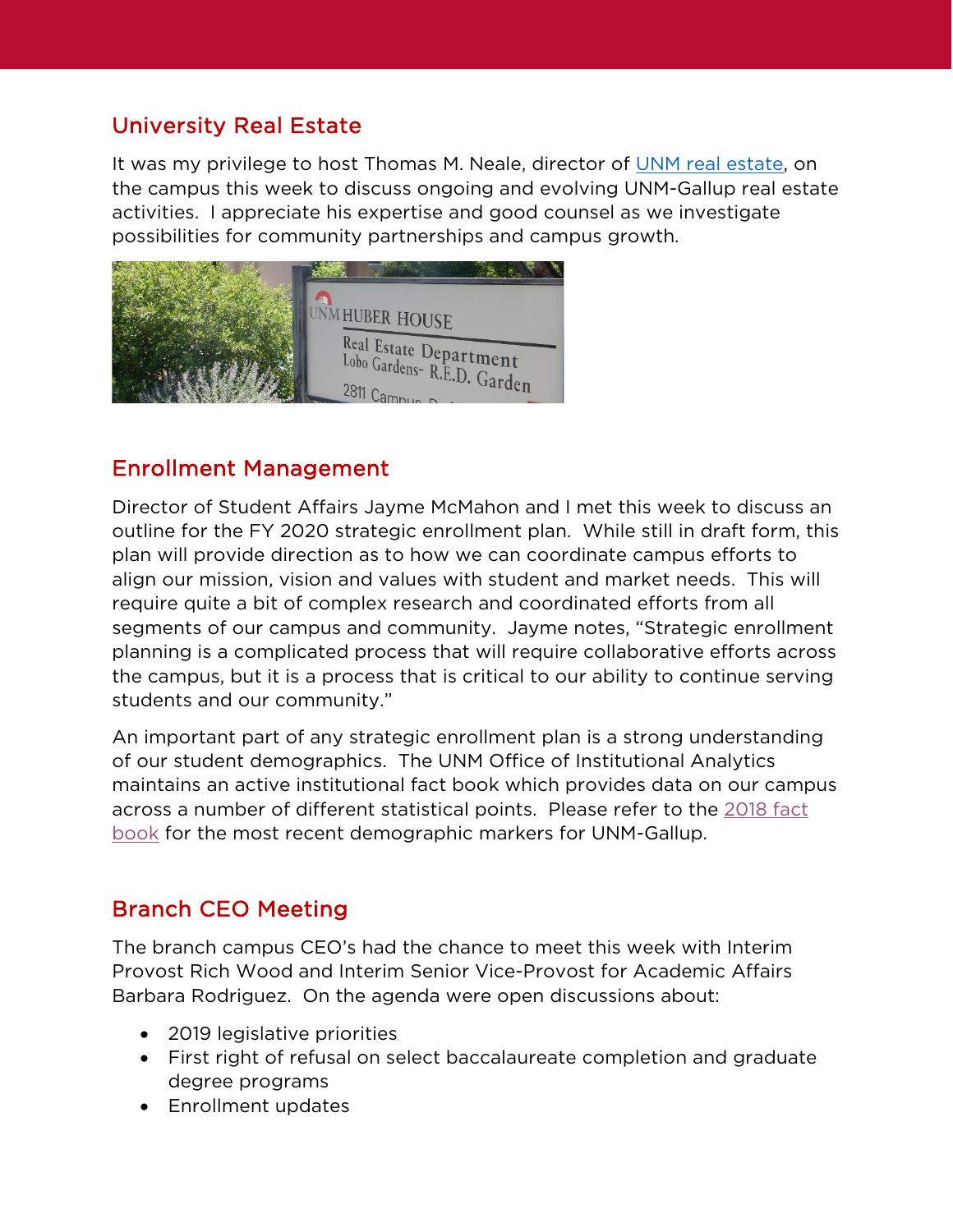- Higher Learning Commission site visits
- Faculty grievance policies and procedures
- Dual and concurrent credit programs
- FY 2020 budgets
- Branch component in new regent orientation

As always, it was a pleasure to engage in conversations that are so important and relevant to branch campus management.

# Capital Planning

UNM-Gallup presented to the capital planning leadership team this week on our five-year capital funding requests. I was accompanied by Director of Business Operations Robert Griego and Physical Plant Manager Ron Petranovich as we updated the committee on our upcoming schedule of New Mexico general obligation and severance tax bond projects. With suggestions from the team, we will integrate modifications into the plan which will be submitted together with university-wide plans to the Higher Education Department later this year. Our presentation slides can be accessed by clicking below.



# Branch Leadership Team

Today was the second of our Open Office Hours sessions during which the UNM-Gallup leadership team invites the campus community into our weekly meeting. We encourage anyone to [sign up](https://gallup.unm.edu/ceo/openofficehours/) to present at these open sessions. We enjoyed the first meeting last week and the meaningful discussions with the president of faculty assembly as well as representatives from the Center for Academic Learning. Leading and learning go hand-in-hand so I encourage everyone to attend and help inform the leadership team as we make decisions with as much input as possible. Dean of Instruction Dan Primozic noted of last week's meeting, "During the open door meeting, program specialists from